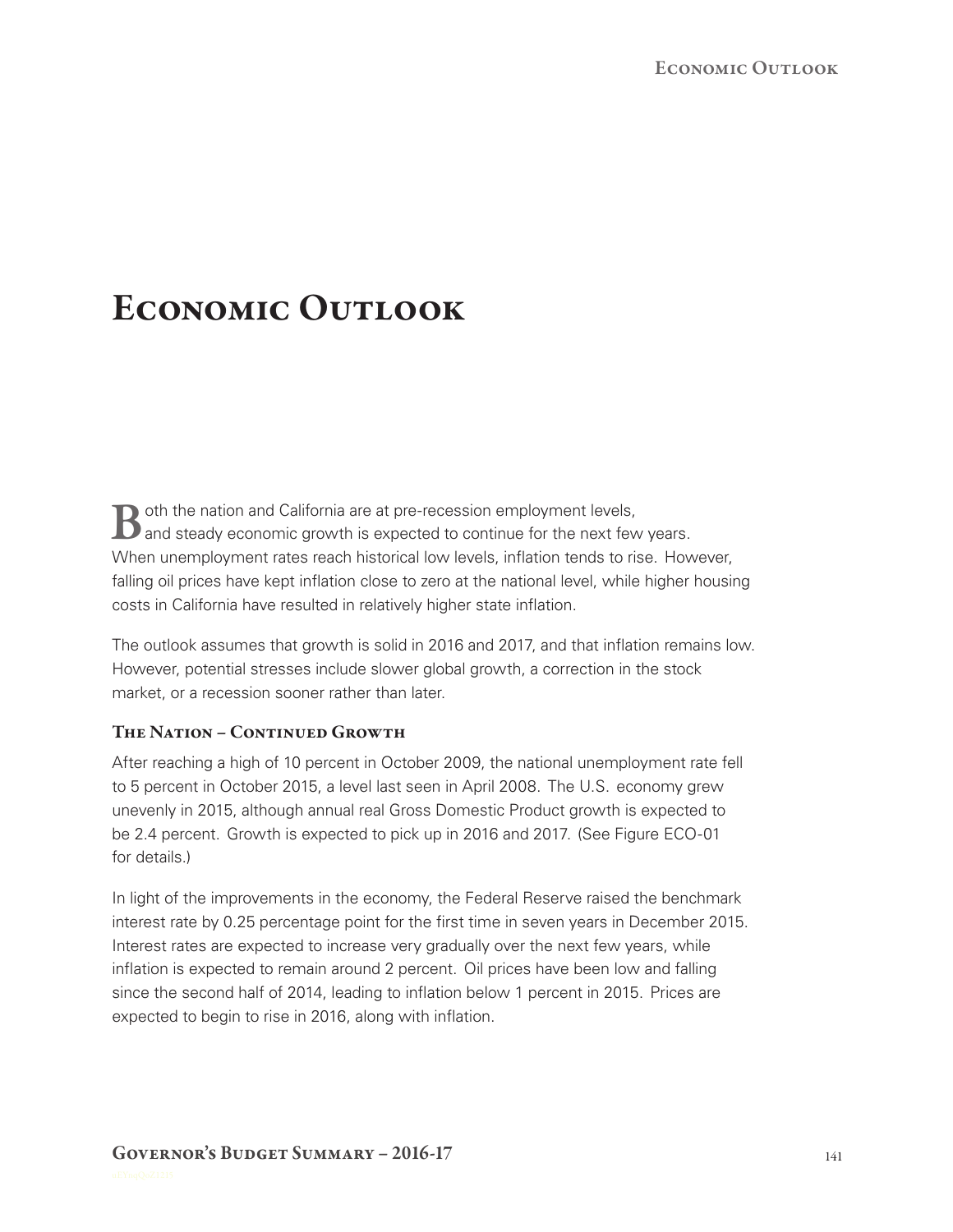

Source: U.S. Bureau of Economic Analysis; CA Department of Finance Governor's Budget Forecast.

#### **California – Steady Growth**

California's economy continues to improve along with the nation. See Figure ECO-02 for highlights of the national and California forecasts. The unemployment rate dropped to 5.7 percent in November 2015 due primarily to the historically low labor force participation rate of 62 percent. It is expected to fall very gradually to around 5.5 percent (Figure ECO-03) as labor force participation stabilizes. Despite a higher pace of retirements from an aging population, the labor force is growing at close to 1 percent a year as younger Californians look for and find jobs. Many of these new entrants to the workforce have benefited from additional years in school, and these higher skills are expected to support higher wage growth. California continues to add jobs at a steady pace, with around 40,000 a month added on average in 2015. Nonfarm employment growth is expected to slow over the next few years as fewer unemployed workers leads to higher wage growth. The fourth consecutive year of the drought resulted in the first decrease in farm employment in 2015 during the drought period. Although the forecast projects modest improvements in agriculture beginning in 2016, the effects of the drought on the farm sector may continue for a few years.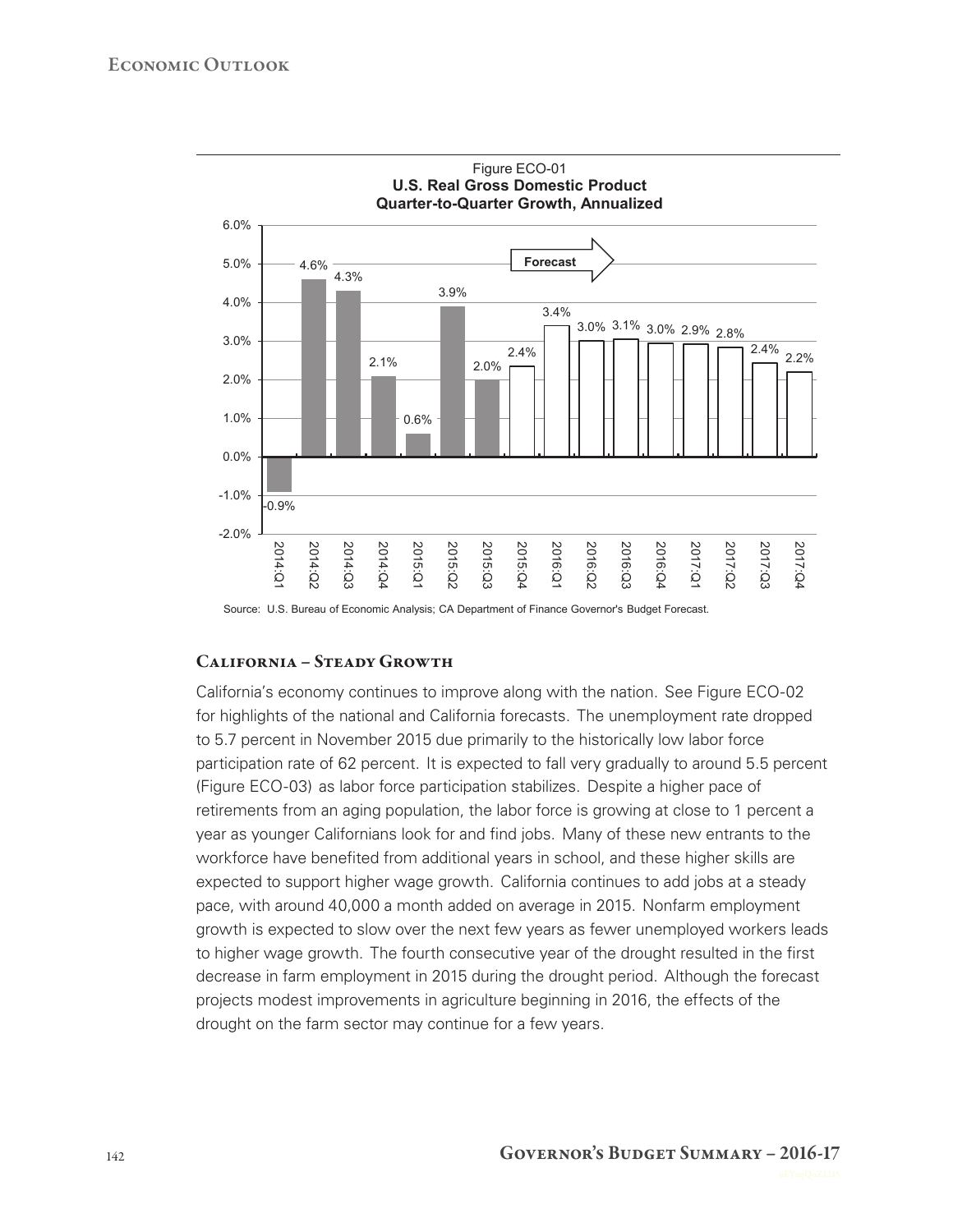|                                                                                 |    |               |    | Figure ECO-02 |      |               |    |               |    |                          |     |                   |      |                   |
|---------------------------------------------------------------------------------|----|---------------|----|---------------|------|---------------|----|---------------|----|--------------------------|-----|-------------------|------|-------------------|
| <b>Selected Economic Indicators</b>                                             |    |               |    |               |      |               |    |               |    |                          |     |                   |      |                   |
| <b>United States</b>                                                            |    | 2011          |    | 2012          |      | 2013          |    | 2014          |    | 2015<br><b>Estimated</b> |     | 2016<br>Projected |      | 2017<br>Projected |
| Nominal gross domestic product, \$ billions                                     | \$ | 15,518        | \$ | 16,155 \$     |      | 16,663        | \$ | 17,348        | \$ | 17,955                   | \$  | 18,806            | \$   | 19,743            |
| Real gross domestic product, percent change<br>Contributions to real GDP growth |    | 1.6%          |    | 2.2%          |      | 1.5%          |    | 2.4%          |    | 2.4%                     |     | 2.9%              |      | 2.8%              |
| Personal consumption expenditures                                               |    | 1.6%          |    | 1.0%          |      | 1.2%          |    | 1.8%          |    | 2.2%                     |     | 2.1%              |      | 2.1%              |
| Gross private domestic investment                                               |    | 0.7%          |    | 1.5%          |      | 0.7%          |    | 0.9%          |    | 0.8%                     |     | 0.8%              |      | 1.1%              |
| Net exports                                                                     |    | 0.0%          |    | 0.1%          |      | 0.2%          |    | $-0.2%$       |    | $-0.6%$                  |     | $-0.5%$           |      | $-0.4%$           |
| Government purchases of goods and services                                      |    | $-0.7%$       |    | $-0.4%$       |      | $-0.6%$       |    | $-0.1%$       |    | 0.1%                     |     | 0.4%              |      | 0.1%              |
| Personal income, \$ billions                                                    | \$ | 13,255        | \$ | 13,915 \$     |      | 14,068        | \$ | 14,694        | \$ | 15,310                   | -\$ | 15,996 \$         |      | 16,851            |
| Corporate profits, percent change                                               |    | 4.0%          |    | 10.0%         |      | 2.0%          |    | 1.7%          |    | 0.3%                     |     | 7.8%              |      | 2.3%              |
| Housing permits, thousands                                                      |    | 624           |    | 830           |      | 991           |    | 1,052         |    |                          |     |                   |      |                   |
| Housing starts, thousands                                                       |    | 612           |    | 784           |      | 928           |    | 1,001         |    | 1,114                    |     | 1,277             |      | 1,437             |
| Median sales price of existing homes                                            |    | \$166,200     |    | \$177,200     | \$   | 197,400       |    | \$ 208,900    |    | $\overline{a}$           |     | $\overline{a}$    |      |                   |
| Federal funds rate, percent                                                     |    | 0.1%          |    | 0.1%          |      | 0.1%          |    | 0.1%          |    | 0.1%                     |     | 0.9%              |      | 1.9%              |
| Consumer price index, percent change                                            |    | 3.2%          |    | 2.1%          |      | 1.5%          |    | 1.6%          |    | 0.2%                     |     | 1.7%              |      | 2.2%              |
| Unemployment rate, percent                                                      |    | 8.9%          |    | 8.1%          |      | 7.4%          |    | 6.2%          |    | 5.3%                     |     | 5.1%              |      | 5.0%              |
| Civilian labor force, millions                                                  |    | 153.6         |    | 155.0         |      | 155.4         |    | 155.9         |    | 157.3                    |     | 159.6             |      | 161.9             |
| Nonfarm employment, millions                                                    |    | 131.8         |    | 134.1         |      | 136.4         |    | 139.0         |    | 141.9                    |     | 144.1             |      | 146.1             |
| California                                                                      |    |               |    |               |      |               |    |               |    |                          |     |                   |      |                   |
| Personal income, \$ billions                                                    | \$ | 1.691         | \$ | 1,812         | - \$ | 1,850         | \$ | 1,940         | \$ | 2.043                    | \$  | 2,155             | - \$ | 2,268             |
| Made-in-California exports, percent change                                      |    | 11.3%         |    | 1.5%          |      | 3.9%          |    | 3.6%          |    |                          |     |                   |      |                   |
| Housing permits, thousands                                                      |    | 47            |    | 59            |      | 86            |    | 86            |    | 101                      |     | 111               |      | 129               |
| Housing unit net change, thousands                                              |    | 36            |    | 45            |      | 59            |    | 69            |    | $\overline{a}$           |     |                   |      |                   |
| Median sales price of existing homes                                            |    | \$286,040     |    | \$319,310     |      | \$407,150     | \$ | 447,010       |    | $\overline{a}$           |     |                   |      |                   |
| Consumer price index, percent change                                            |    | 2.6%          |    | 2.2%          |      | 1.5%          |    | 1.8%          |    | 1.5%                     |     | 2.3%              |      | 2.6%              |
| Unemployment rate, percent                                                      |    | 11.6%         |    | 10.2%         |      | 8.8%          |    | 7.5%          |    | 6.2%                     |     | 5.7%              |      | 5.6%              |
| Civilian labor force, millions                                                  |    | 18.4          |    | 18.5          |      | 18.6          |    | 18.8          |    | 19.0                     |     | 19.2              |      | 19.4              |
| Nonfarm employment, millions<br>Percent of total nonfarm employment             |    | 14.4          |    | 14.7          |      | 15.2          |    | 15.7          |    | 16.1                     |     | 16.5              |      | 16.7              |
| Mining and logging                                                              |    | 0.2%          |    | 0.2%          |      | 0.2%          |    | 0.2%          |    | 0.2%                     |     | 0.2%              |      | 0.2%              |
| Construction                                                                    |    | 3.9%          |    | 4.0%          |      | 4.2%          |    | 4.3%          |    | 4.5%                     |     | 4.8%              |      | 5.1%              |
| Manufacturing                                                                   |    | 8.7%          |    | 8.5%          |      | 8.3%          |    | 8.1%          |    | 8.0%                     |     | 7.9%              |      | 7.8%              |
| High technology                                                                 |    | 2.4%          |    | 2.3%          |      | 2.2%          |    | 2.1%          |    | 2.1%                     |     | 2.1%              |      | 2.1%              |
| Trade, transportation, and utilities                                            |    | 18.6%         |    | 18.6%         |      | 18.4%         |    | 18.3%         |    | 18.1%                    |     | 18.0%             |      | 17.9%             |
| Information                                                                     |    | 3.0%          |    | 3.0%          |      | 3.0%          |    | 2.9%          |    | 3.0%                     |     | 3.0%              |      | 2.9%              |
| <b>Financial activities</b>                                                     |    | 5.3%          |    | 5.3%          |      | 5.2%          |    | 5.0%          |    | 4.9%                     |     | 4.9%              |      | 4.8%              |
| Professional and business services                                              |    | 14.9%         |    | 15.2%         |      | 15.4%         |    | 15.5%         |    | 15.4%                    |     | 15.2%             |      | 15.0%             |
| High technology                                                                 |    | 2.3%          |    | 2.4%          |      | 2.4%          |    | 2.5%          |    | 2.6%                     |     | 2.6%              |      | 2.6%              |
| Educational and health services                                                 |    | 14.5%         |    | 14.8%         |      | 15.3%         |    | 15.3%         |    | 15.0%                    |     | 15.1%             |      | 15.0%             |
| Leisure and hospitality                                                         |    | 10.7%         |    | 10.9%         |      | 11.0%         |    | 11.5%         |    | 12.3%                    |     | 12.7%             |      | 13.0%             |
| Other services<br>Government                                                    |    | 3.4%<br>16.7% |    | 3.4%<br>16.2% |      | 3.4%<br>15.6% |    | 3.4%<br>15.4% |    | 3.3%<br>15.2%            |     | 3.3%<br>15.0%     |      | 3.2%<br>14.9%     |

Forecast based on data available as of November 2015.

Percent changes calculated from unrounded data.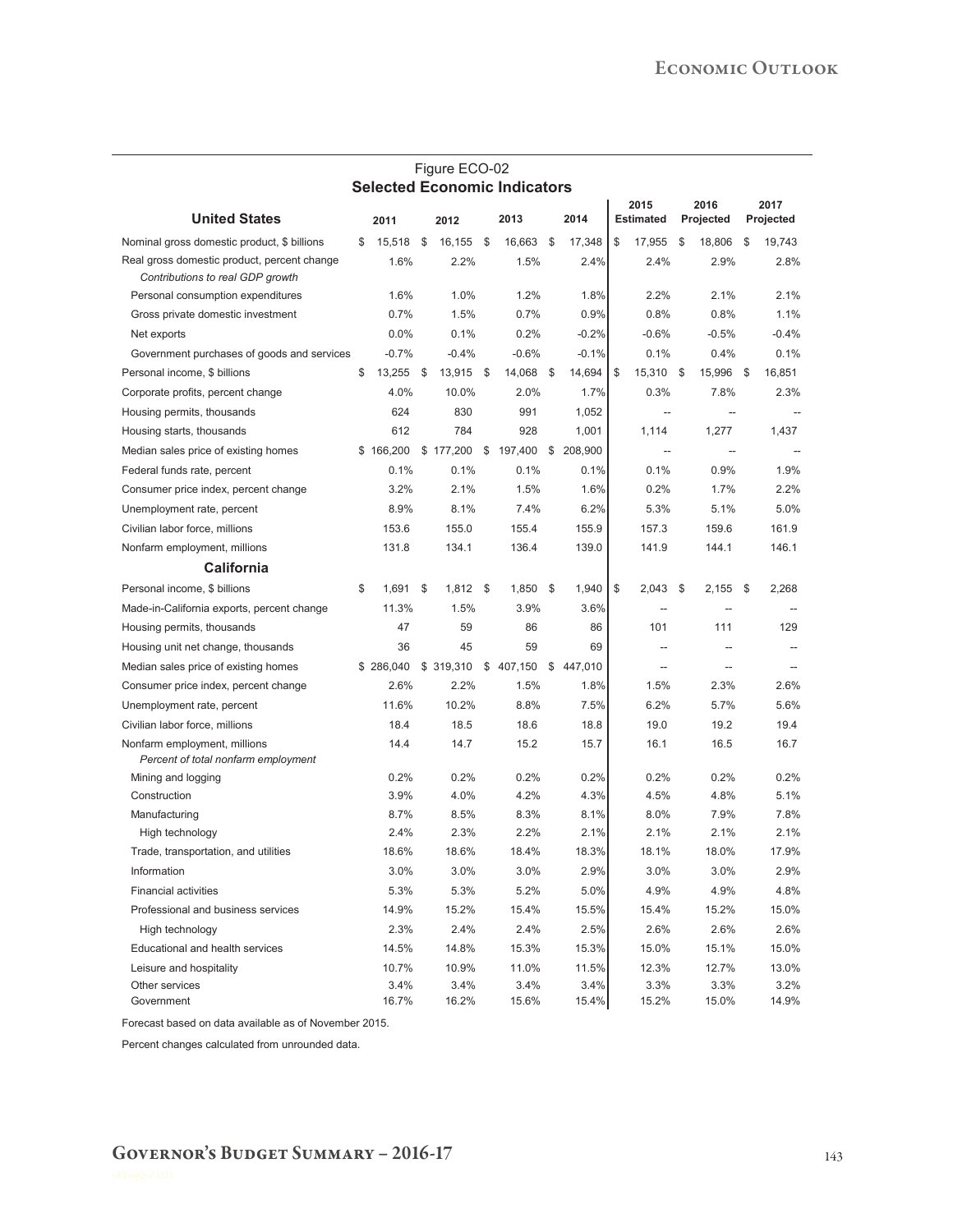

Source: CA EDD, Labor Market Information Division; CA Department of Finance Governor's Budget Forecast.

Personal income has been growing faster than expected. Growth above 5 percent is forecast in 2016 and 2017 as a tighter labor market induces rising wages for more workers, before falling to a more normal growth rate of around 4.5 percent beginning in 2018.

Consumer inflation, as measured by the Consumer Price Index (CPI), has been relatively low throughout the recovery, and is expected to remain around 2.5 percent over the forecast period. Housing prices have been rising faster than the overall index, particularly in the San Francisco area, and are expected to keep inflation somewhat higher than the nation. After a few years of relatively low levels of housing permits being issued, the forecast expects that strong growth will resume in 2016 (Figure ECO-04). Housing prices, as measured by the median sales price of existing single-family homes, are almost double the low reached during the Great Recession, but at \$475,000 are still 20 percent below the pre-recession peak of almost \$600,000. Nonresidential permits are already growing strongly as firms hire more people and expand their businesses.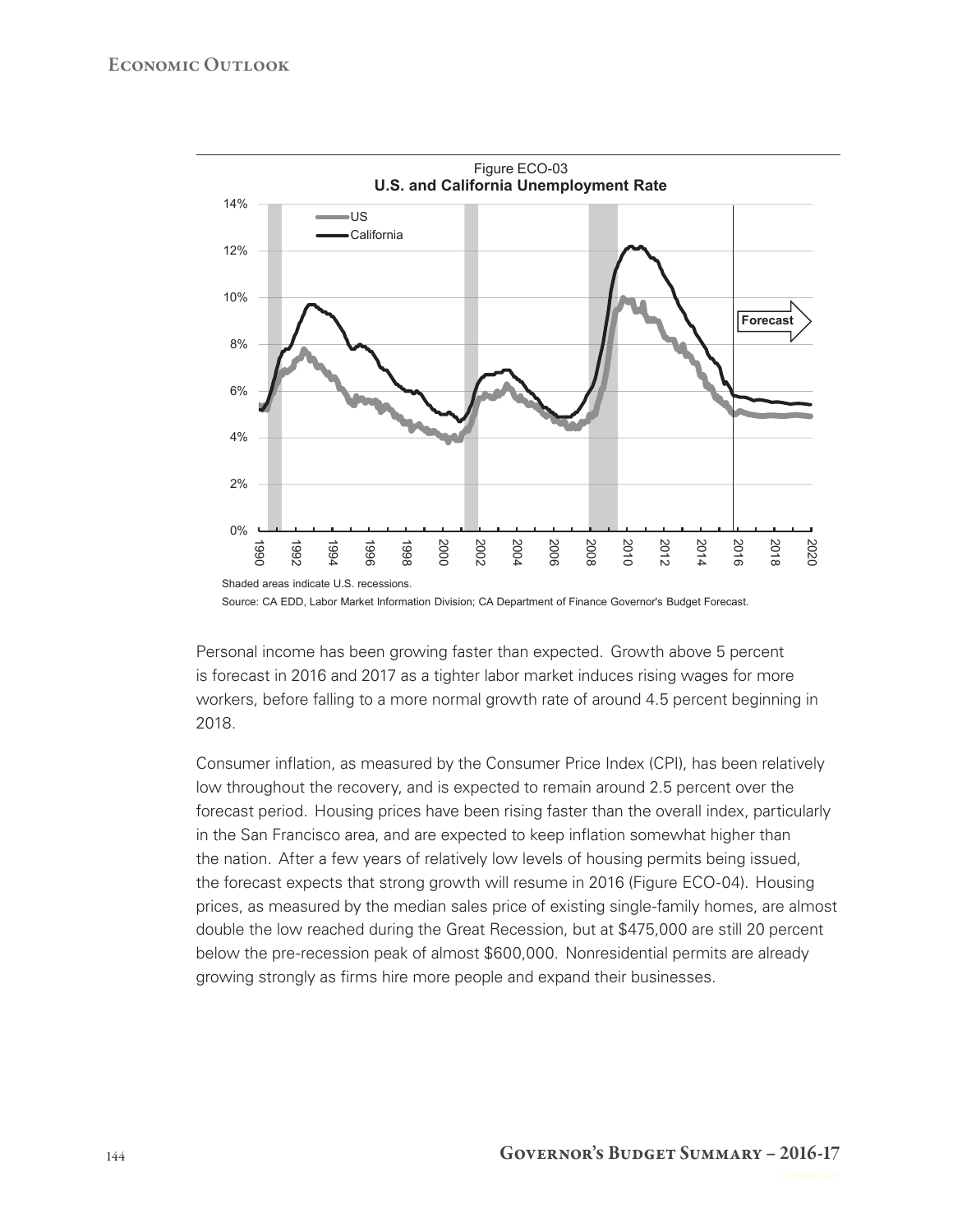

## **Risks to Consider**

The main risks to the state's economy in the next few years are a slowdown in the global economy or a stock market correction.

It appears that China's growth slowed in 2015, although its stock market has stabilized. There is also some uncertainty about the growth path in the European Union. Slower growth in one or both could dampen U.S. growth as well.

The stock market stabilized following the August correction, but volatility remains. The S&P 500 index was forecast to end 2015 around 2,075. Valuations of technology stocks have also been rising much faster than overall economic growth, contributing to rising wage pressures for high-skilled workers. With many of these workers concentrated in urban areas with limited growth in housing supply, this can also increase competition for housing and raise housing prices.

## **Planning for the Next Recession**

The current expansion has lasted since mid-2009, but on average expansions continue for only around five years. As can be seen in some of the preceding figures, it would